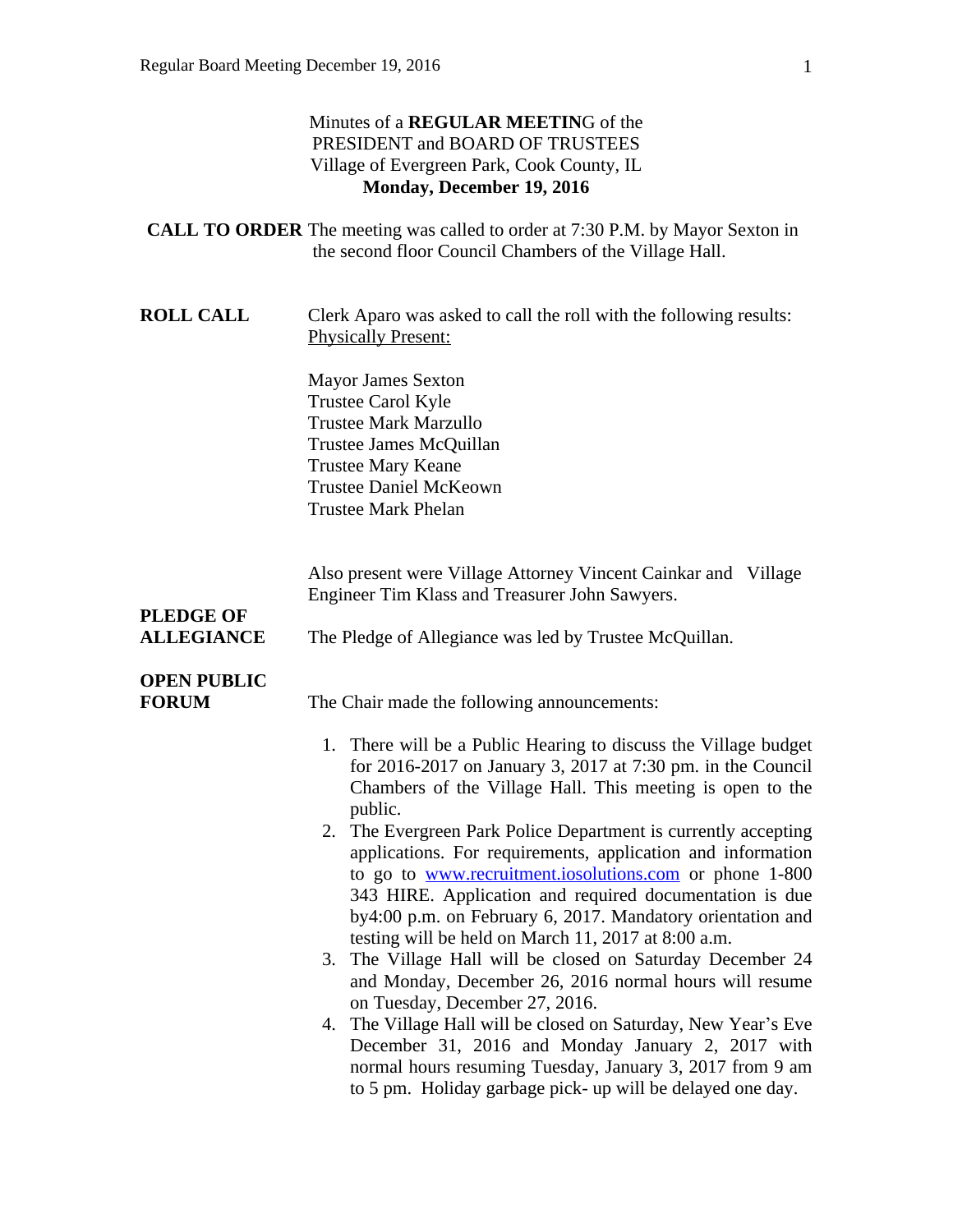- 5. Thanks to the EP Street Department for their work during the recent snow storms.
- 6. The new OCS mini-bus has been delivered and should be available for use within the next few weeks.

| <b>OPEN</b>                         |                                                                                                                                                                                                                                                                                                                                                                                                                                                                                                                                                                                                   |
|-------------------------------------|---------------------------------------------------------------------------------------------------------------------------------------------------------------------------------------------------------------------------------------------------------------------------------------------------------------------------------------------------------------------------------------------------------------------------------------------------------------------------------------------------------------------------------------------------------------------------------------------------|
| <b>PUBLIC</b>                       | Mrs. Siobhan Murphy, 9400 Block of Clifton Park, questioned the<br>Chair regarding the status of the property located at 9408 Clifton<br>Park. She stated fines and judgements have been issued but no<br>liens. The Chair noted he contacted the owner and then called Mrs.<br>Murphy twice last week. The Chair directed her to contact<br>Building Commissioner Clohessy and Inspector Layhe for specific<br>information on the court/ building issues. The Chair stated the<br>Village has been in court and the courts have demanded the<br>Village allow the owner to repair the residence. |
|                                     | Helen Cuprisin, 9200 Block of Homan, questioned the time on the<br>upcoming public hearing. The Chair answered 7:30 p.m. January<br>3, 2017.                                                                                                                                                                                                                                                                                                                                                                                                                                                      |
| <b>REGULAR</b><br><b>AGENDA</b>     | Motion by Trustee Phelan second by Trustee Kyle to waive the<br>reading of the minutes of the December 5, 2016 Regular Meeting<br>of the President and Board of Trustees approved as presented were<br>passed by unanimous voice vote and so ordered by the Chair.                                                                                                                                                                                                                                                                                                                                |
| <b>FINANCE</b><br><b>MINUTES</b>    | Motion by Trustee Marzullo second by Trustee Kyle to waive the<br>reading of the minutes of the December 12, 2016 Minutes of the<br>Finance Meeting and approve as presented were passed by<br>unanimous voice vote and so ordered by the Chair.                                                                                                                                                                                                                                                                                                                                                  |
| <b>RESOLUTION</b><br>NO. 4-2017     | Motion by Trustee McKeown second by Trustee Kyle to approve<br>Resolution NO. 4-2017 with expenditures of the General<br>Corporate Fund of \$347,181.29 and the Sewer and Water Fund<br>in the amount of \$288,544.90 and the 95 <sup>th</sup> Street TIF Fund,<br>\$115,507.48 and the Street Bond Fund, \$4,250.00 for a total of \$<br>755,483.67. Upon roll call, voting YES: Trustees Kyle, Marzullo,<br>McQuillan, Keane, McKeown and Phelan; voting NO: NONE.<br>The motion was passed and so ordered by the Chair.                                                                        |
| <b>TREASURER'S</b><br><b>REPORT</b> | Motion by Trustee Phelan second by Trustee Kyle to approve the<br>Treasurer's Report for November 30, 2106 in the amount of                                                                                                                                                                                                                                                                                                                                                                                                                                                                       |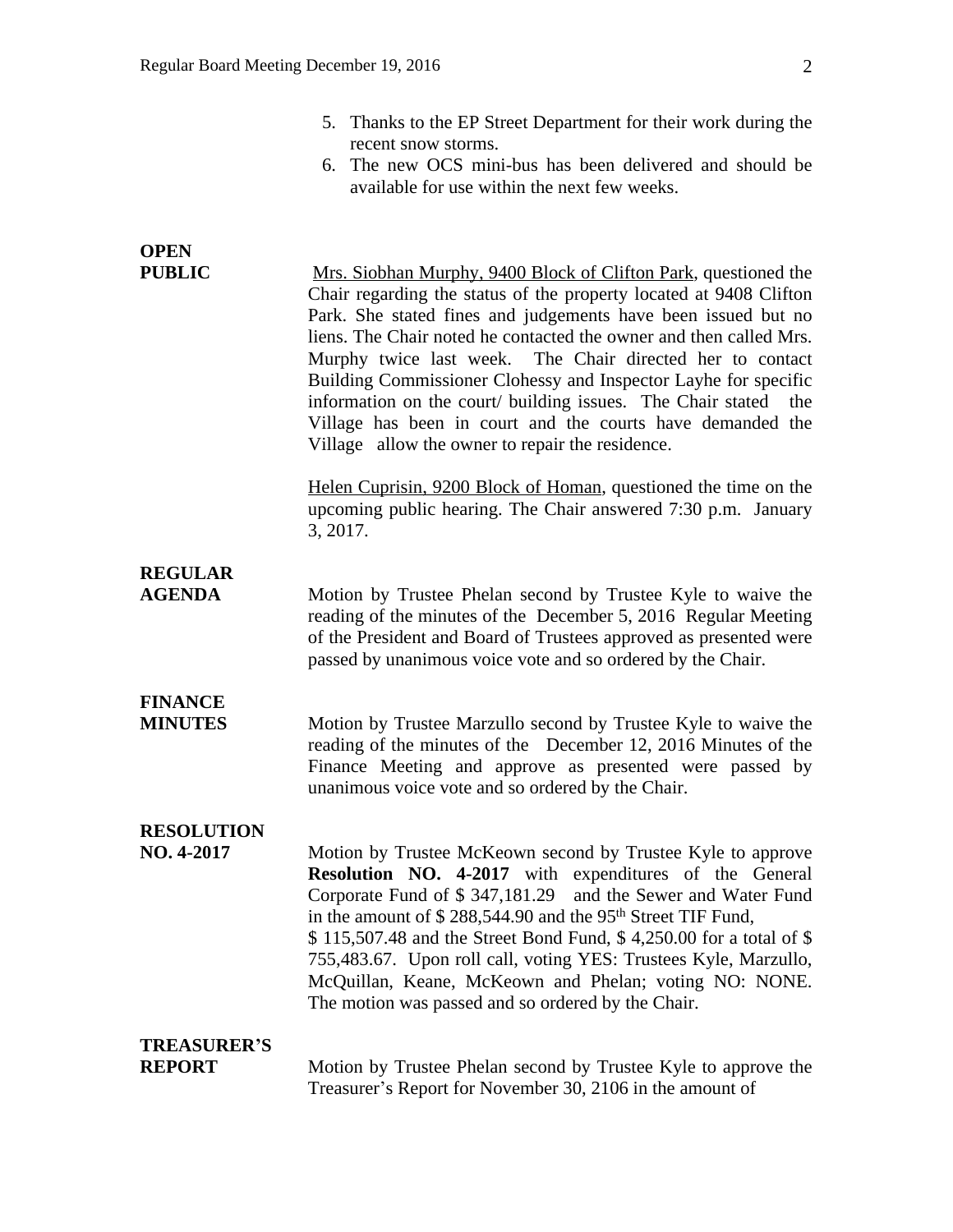\$ 5,851,499.16 in the General Fund and \$ 4,347,579.11 in the Sewer and Water Fund was passed by unanimous voice vote and so ordered by the Chair.

# **BUSINESS**

**LICENSES** Motion by Trustee Marzullo second by Trustee Kyle to approve the business license application for **MOBILELINK, LLC** to operate retail sales of telecommunication equipment located at 2509 W. 95<sup>th</sup> Street. Upon roll call, voting YES: Trustees Marzullo, McQuillan, Keane, McKeown, Phelan and Kyle; voting NO: NONE. The motion was passed and so ordered by the Chair.

> Motion by Trustee Phelan second by Trustee McQuillan to approve the business license application for **THE PATHWAY NETWORK** to operate a staffing agency located at 3510 W. 95<sup>th</sup> Street. Upon roll call, voting YES: Trustees McQuillan, Keane, McKeown, Phelan, Kyle and Marzullo; voting NO: NONE. Motion was passed and so ordered by the Chair.

> Motion by Trustee Kyle second by Trustee McKeown to approve the business license application for **WU'S HOUSE** to operate a Japanese restaurant located at 2952 W. 95<sup>th</sup> Street. Upon roll call, voting YES: Trustees Keane, McKeown, Phelan, Kyle, Marzullo and McQuillan; voting NO: NONE. Motion was passed and so ordered by the Chair.

**CLERK'S NOTE There was no ordinance NO. 26-2016 adopted in 2016.**

#### **ORDINANCE**

**NO. 27-2016** Motion by Trustee McKeown second by Trustee Keane to approve **ORDINANCE NO. 27-2016**, **"AN ORDINANCE LEVYING TAXES FOR THE LIBRARY PURPOSES FOR THE FISCAL YEAR BEGINNING JANUARY 1, 2016 AND ENDING DECEMBER 31, 2016, FOR THE EVERGREEN PARK PUBLIC LIBRAY, COOK COUNTY, ILLINOIS.** The Chair stated the amount is \$1,120,604. Upon roll call, voting YES: Trustees McKeown, Phelan, Kyle, Marzullo, McQuillan and Keane; voting NO: NONE. The motion was passed and so ordered by the Chair.

#### **ORDINANCE**

**NO. 28-2016** Motion by Trustee Phelan second by Trustee McQuillan to approve **ORDINANCE NO. 28-2016**, **"AN ORDINANCE LEVIYING TAXES FOR GENERAL CORPORATE PURPOSED FOR THE FISCAL YEAR BEGINNING NOVEMBER 1, 2015 AND ENDING OCTROBER 31, 2016**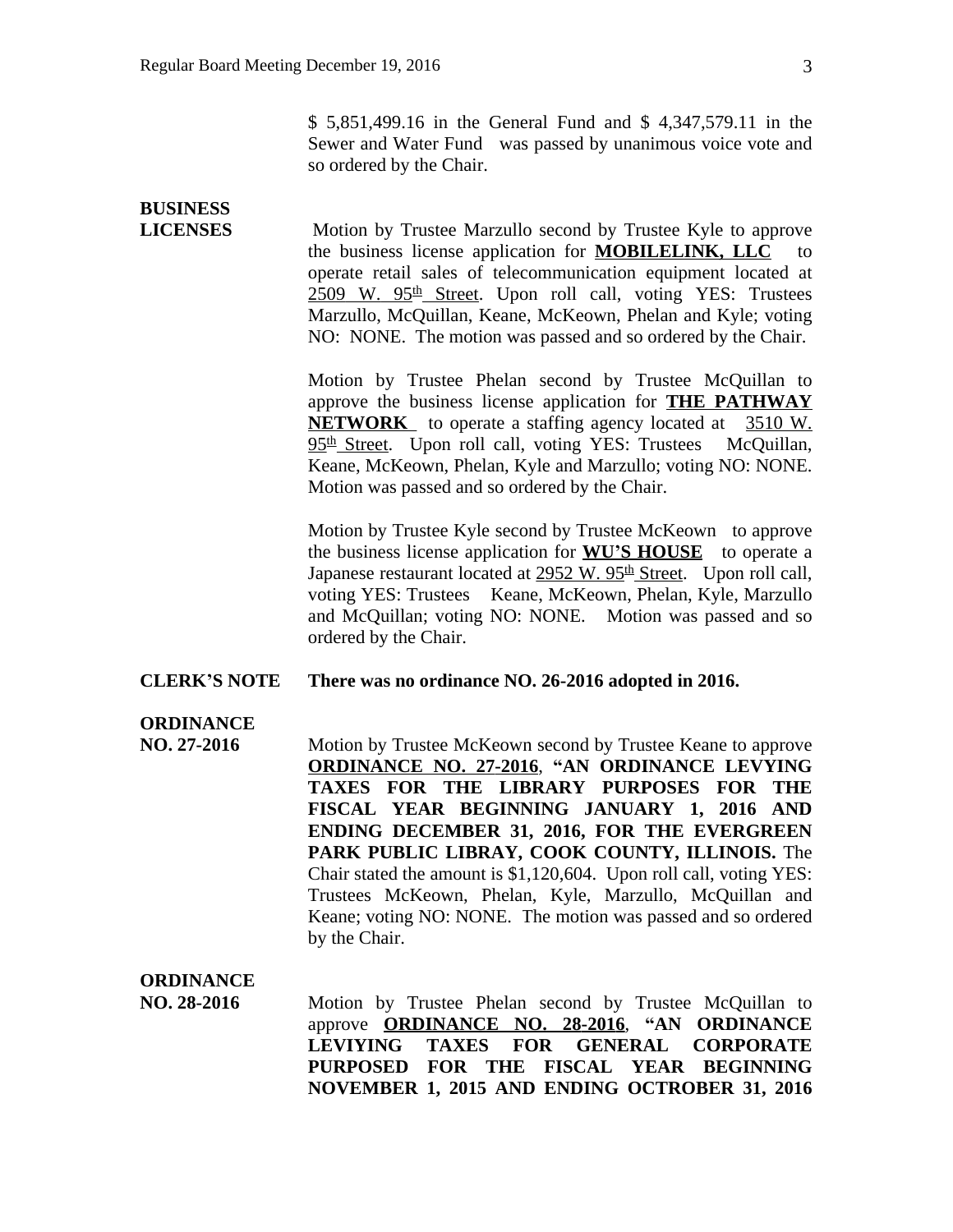**FOR THE VILLAGE OF EVERGREEN PARK, COOK, COUNTY, ILLINOIS.** The Chair added the amount of the levy is \$ 6,116,901. Upon roll call, voting YES: Trustees Phelan, Kyle, Marzullo, McQuillan, and Keane and, McKeown; voting NO: NONE. The motion was passed and so ordered by the Chair. **ORDINANCE NO. 29-2016** Motion by Trustee Kyle second by Trustee McQuillan to approve **ORDINANCE NO. 29-2016**, **"AN ORDINANCE OF THE VILLAGE OF EVERGREEN PARK APPROVING A REAL ESTATE SALE CONTRACT FOR THE PURCHASE OF THE PROPERTY LOCATED AT 3000 WEST 95TH STREET, EVERGREEN PARK, ILLINOIS.** The Chair explained this is the Evergreen Animal Hospital and it will be purchased for \$400,000 and demolished and used for parking. Upon roll call, voting YES: Trustees Kyle, Marzullo, McQuillan, Keane, McKeown and Phelan; voting NO: NONE. The motion was passed and so ordered by the Chair. **ENGINEER'S REPORT** Engineer Tim Klass stated he had no report. **ATTORNEY'S**

**REPORT** Attorney Cainkar had no report.

#### **BIDS**

Motion by Trustee Phelan second by Trustee Marzullo to approve the request from Public Works Director Lorenz to solicit bids for the fiber optic duct Run Phase IV, from 91st Street & Kedzie NE corner going east to 2709 and 2701 W. 91st Street approximately 4,000 feet. This enables information to flow back from the barn to the driving range and this is a budgeted item. Upon roll call voting YES: Trustees Marzullo, McQuillan, Keane, McKeown, Phelan and Kyle; voting NO: NONE. The Motion was passed and so ordered by the Chair.

Motion by Trustee Phelan second by Trustee McKeown to approve the request from Public Works Director Lorenz to award the demolition of 9318 S. Kedzie Avenue to Environmental Cleansing Corp. (low bidder) for the price of \$ 26,933.00. The other bidder was American Demolition Corp. and the price was \$31,650.00. This is a TIF funded project. Upon roll call voting YES: Trustees McQuillan, Keane, McKeown, Phelan, Kyle and Marzullo; voting NO: NONE. The Motion was passed and so ordered by the Chair.